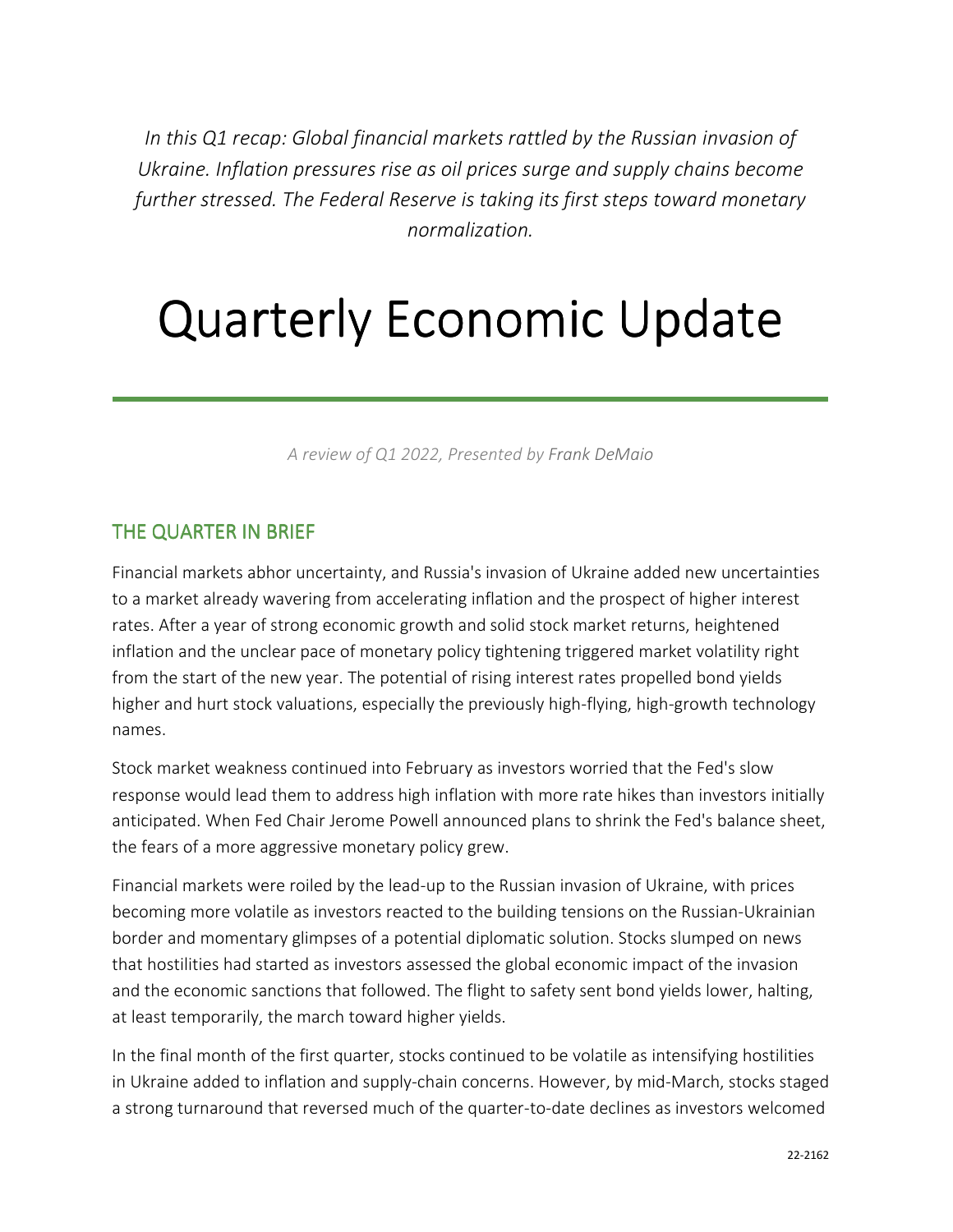the clarity on monetary policy following the Federal Open Market Committee's March meeting and encouraging economic data.

Overlooked by these headline concerns, corporate profits for the fourth quarter exceeded market expectations. With 95% of S&P 500 constituent companies reporting, 76% reported a positive earnings surprise, posting an average earnings growth rate of 30.7% in the fourth quarter. This earnings momentum may likely moderate in the first quarter to a 4.6% increase and 8.5% for the full year.<sup>1</sup>

# THE U.S. ECONOMY

In the fourth quarter, the U.S. economy grew at a robust annualized rate of 6.9%, led by strong retail sales, services, and exports. The economy overcame several substantial headwinds, including a surge in Omicron infections, accelerating inflation, continued bottlenecks in the global supply chain, a labor shortage, and the anticipation of a tighter monetary policy.<sup>2</sup>

The solid economic performance in the fourth quarter helped drive the unemployment rate from 4.8% in September to 3.9% in December, a favorable trend that carried over into the first quarter of 2022, with the unemployment rate falling further to 3.8% in February.<sup>3</sup>

The first quarter's economic expansion is likely to be modest due to the drag of Omicron, but the Ukrainian invasion may further dent economic growth. The Federal Reserve Bank of Atlanta, which attempts to track GDP growth in real-time, reported that its "GDP Now" forecasting model lowered its nearly 2.0% Q1 GDP pre-invasion annualized growth rate estimate to 1.3% as of March 31, 2022.<sup>4</sup>

The Atlanta Fed is not alone. In one survey of economists two weeks after the invasion, findings lowered the average of 14 earlier forecasts by 0.3 percentage points. The first and second quarters felt the most significant impact of the projected economic deceleration before stabilizing in the year's final two quarters.<sup>5</sup>

Elevated inflation was a dominant concern throughout the quarter. The cost of consumer goods jumped 7.9% year-over-year in February, the most significant increase since July 1981. This boost comes atop year-over-year increases in the Consumer Price Index of 7.5% in January and 7.0% in December 2021.<sup>6</sup>

With lower economic projections ahead, the Fed set upon a new course in its monetary policy with the end of asset purchases and the implementation of a 0.25% interest rate hike, the first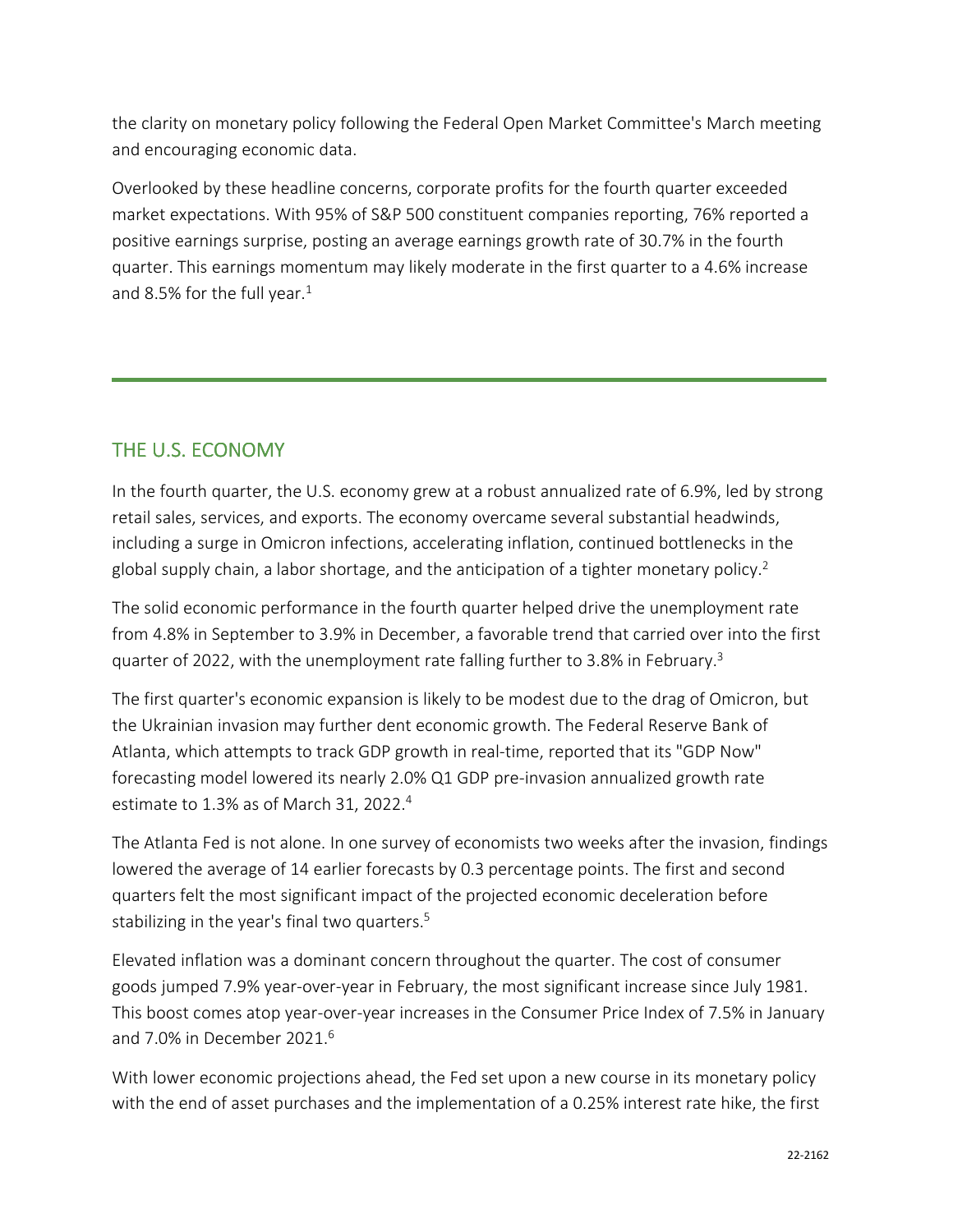such increase since 2018. The Fed also signaled the possibility of a total of seven quarter-point rate hikes this year and three or four next year to combat inflation and its intention to announce a plan for reducing its \$9 trillion balance sheet.<sup>7</sup>

In the quarter to come, economic growth will be challenging in an uncertain geopolitical landscape, further interest rate hikes, the persistence of elevated inflation, and supply-chain stresses.

# **GLOBAL ECONOMIC HEALTH**

The impact of war in Europe has led to downward revisions in the 2022 growth estimates for major global economies. Further supply chain disruptions and more significant inflationary pressures are likely to weigh upon economic activity.

The economic repercussions of Russia's invasion of Ukraine are widespread. Commodities prices, from oil and agricultural products to natural gas and base metals, may stay elevated for the foreseeable future. This sustained elevation may be due to the combination of sanctions, the destruction of infrastructure, and supply uncertainty, resulting from the disruption of supply chains, as land- and sea-based trade routes have become impeded or completely closed down.

While the measure of the invasion's economic impact remains fluid and imprecise, according to the Economist Intelligence Unit (EIU), a British-based economic research and analytics group, economic growth in Europe may slow down by nearly 50% from a pre-war estimate of 3.9% to about 2.0%. The impact on eurozone countries may be less severe, with estimates revised from 4.0% to 3.7%. EIU also projects that global growth will be shaved by 0.5 percentage points, from 3.9% to 3.4%.<sup>8</sup>

The United Kingdom is facing a similar outlook. The British Chamber of Commerce downgraded its forecast for economic growth in 2022, reducing its initial 4.2% growth projection to 3.6% in the wake of the Russian invasion.<sup>9</sup>

The Japanese economy saw a steep slowdown in the first quarter due to a surge in Omicron infections. A Reuters poll of analysts lowered their median Q1 GDP annualized growth rate from 4.5% to 0.4%. Japan's economy may remain under pressure as a declining yen has exacerbated rising energy and commodity prices.<sup>10</sup>

Finally, China set its 2022 growth rate target at 5.5%, the lowest in more than 25 years. Even this modest goal may be challenging to reach amid struggles to manage a surge in COVID-19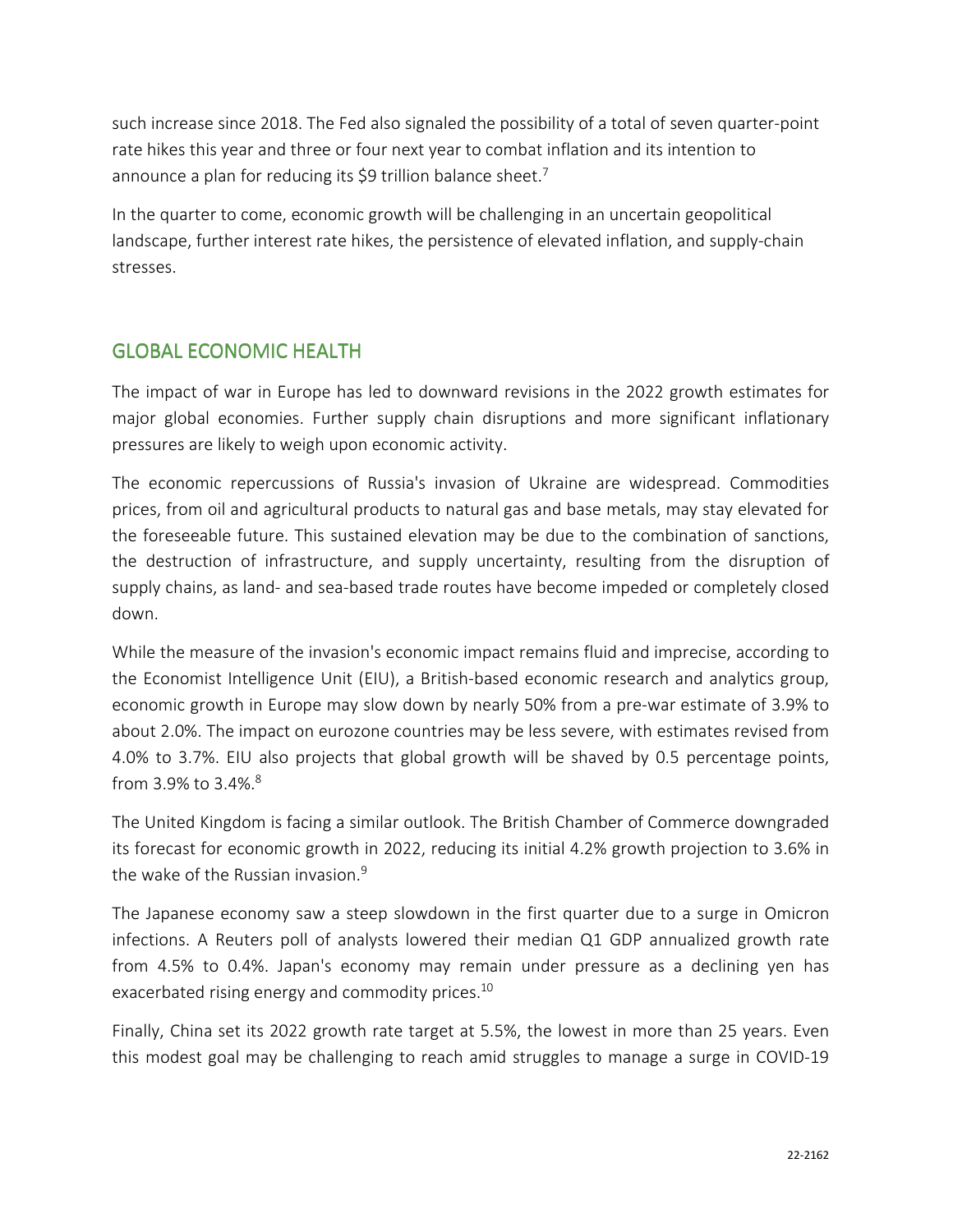infections that have led to shutdowns of cities and factories and regulatory pressures in its property and technology sectors.<sup>11</sup>

The MSCI-EAFE Index, which tracks developed overseas markets, slid 6.61% in Q1, while emerging markets, as measured by the MSCI-EM (Emerging Markets) Index, fell 7.32%.<sup>12</sup>

#### TIP OF THE QUARTER



*Adult children may ask you to help them with business financing or a down payment on a property. While it's tempting to say yes, it may be best to determine if your finances can handle it.* 

# LOOKING BACK, LOOKING FORWARD

Blindsided by one of the "known unknowns" that are always lurking in the background and can upset existing market narratives, markets reacted to Q1's rising inflation. Investor expectations coming into 2022 were modest – economic growth may come slowly but remain solid, and stocks were forecast to rise, though not at the pace of 2021.

In the new year, investors were fully aware that inflation was proving more durable than "transitory" and that interest rates could head higher. Yet, it was only upon the turn of a calendar page that investors seemingly contemplated what that potentially meant, i.e., a more aggressive Fed, a slowdown in corporate earnings growth, and a devaluing of high-growth companies whose earnings may be in the distant future.

In one respect, the market correction in the first quarter (defined as a decline of 10-20% from recent market highs) shouldn't have come as a surprise to experienced investors since there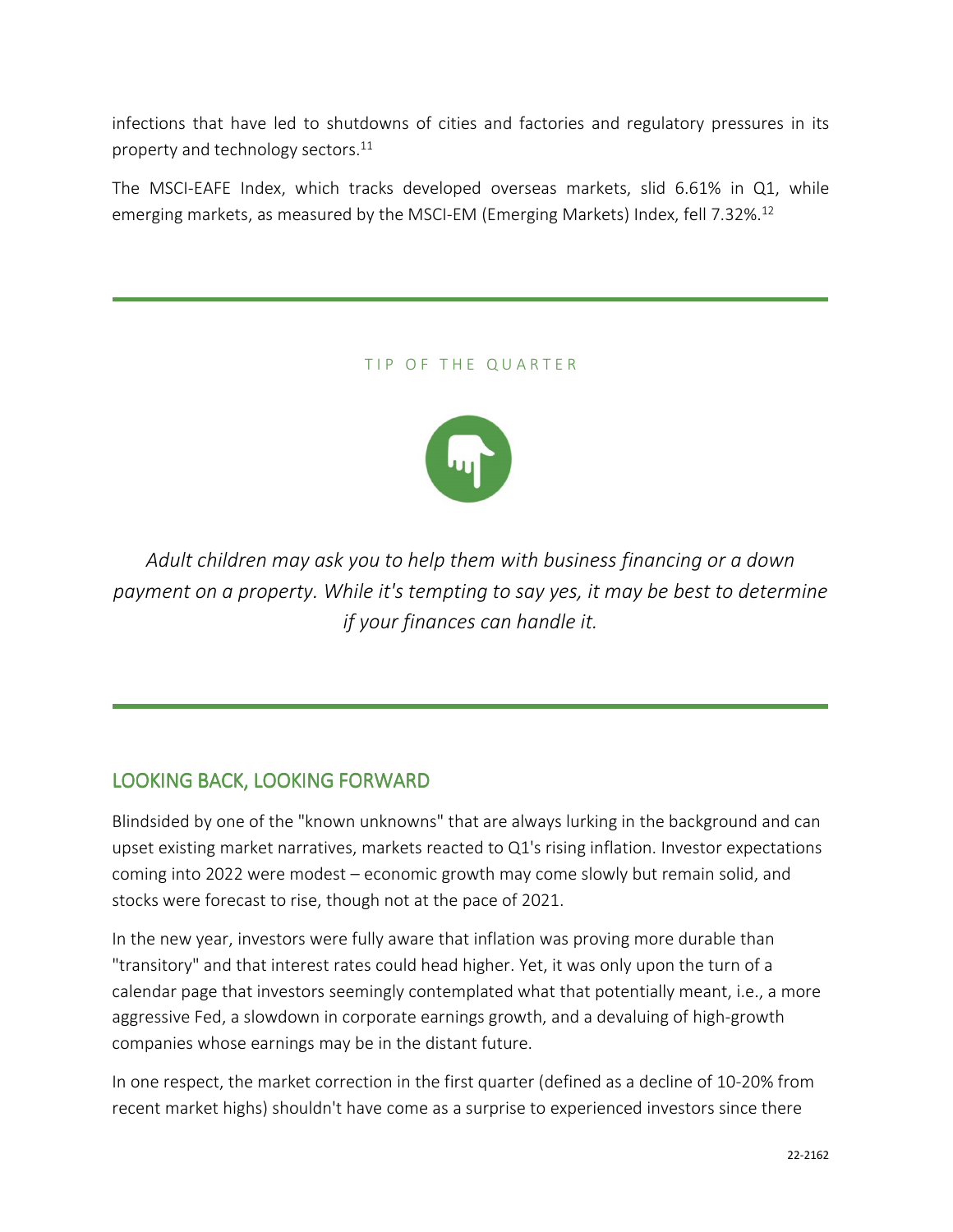have been 27 such declines since World War II, with the last one occurring in 2018. By historical standards, a correction was overdue. Past corrections have had an average decline of 13.7% and last for about four months (not including corrections that turn into bear markets, i.e., a decline of 20% or more).<sup>13</sup>

Nevertheless, historical performance is only a guide, not a guarantee of the future. So, as investors look forward, they may see three significant headwinds for the market: inflation, higher interest rates, and potentially wider geopolitical issues.

While a tighter monetary policy is the Fed's primary tool in fighting inflation, its ability to dampen inflation over the near- to intermediate-term may be limited since higher interest rates take time to work through the economic system. Also, a tighter monetary policy will do very little to solve current supply chain problems – a significant contributor to rising prices.

While higher rates may be effective for lowering inflation longer term, it may come at a shortterm cost to investors. Higher interest rates, along with any shrinking of the Fed's balance sheet, may reduce liquidity in the markets, which may put some downward pressure on stocks.

The wild card seems to be what Russia does next, which could be as disparate as agreeing to a withdrawal from Ukraine with a promise to respect Ukraine's territorial integrity to invading additional countries and ratcheting up tensions with the West.

A peaceful resolution to the Ukraine crisis may be met with deep relief by investors, potentially allowing markets to rally and return the focus to economic fundamentals, like GDP growth, inflation, and corporate profits.

A widening of tensions may prove problematic to the financial markets and the economy, especially if they involve Russia taking steps that violate the borders of NATO countries or if China pursues an invasion of Taiwan.

We've seen markets unsettled by war in the past. They tend to regain their balance in a relatively short period. However, the conflict in Ukraine is very different from more recent wars, which is why the market's near-term prospects may first and foremost turn on the outcome of events in Eastern Europe.

| <b>MARKET INDEX</b> | <b>Y-T-D % CHANGE</b> | <b>Q1 % CHANGE</b> | <b>Q4 % CHANGE</b> |
|---------------------|-----------------------|--------------------|--------------------|
| <b>DJIA</b>         | $-4.57%$              | $-4.57\%$          | $+7.37%$           |
| NASDAQ              | $-9.10%$              | $-9.10%$           | $+8.28%$           |
| S&P 500             | $-4.95%$              | $-4.95\%$          | $+10.65%$          |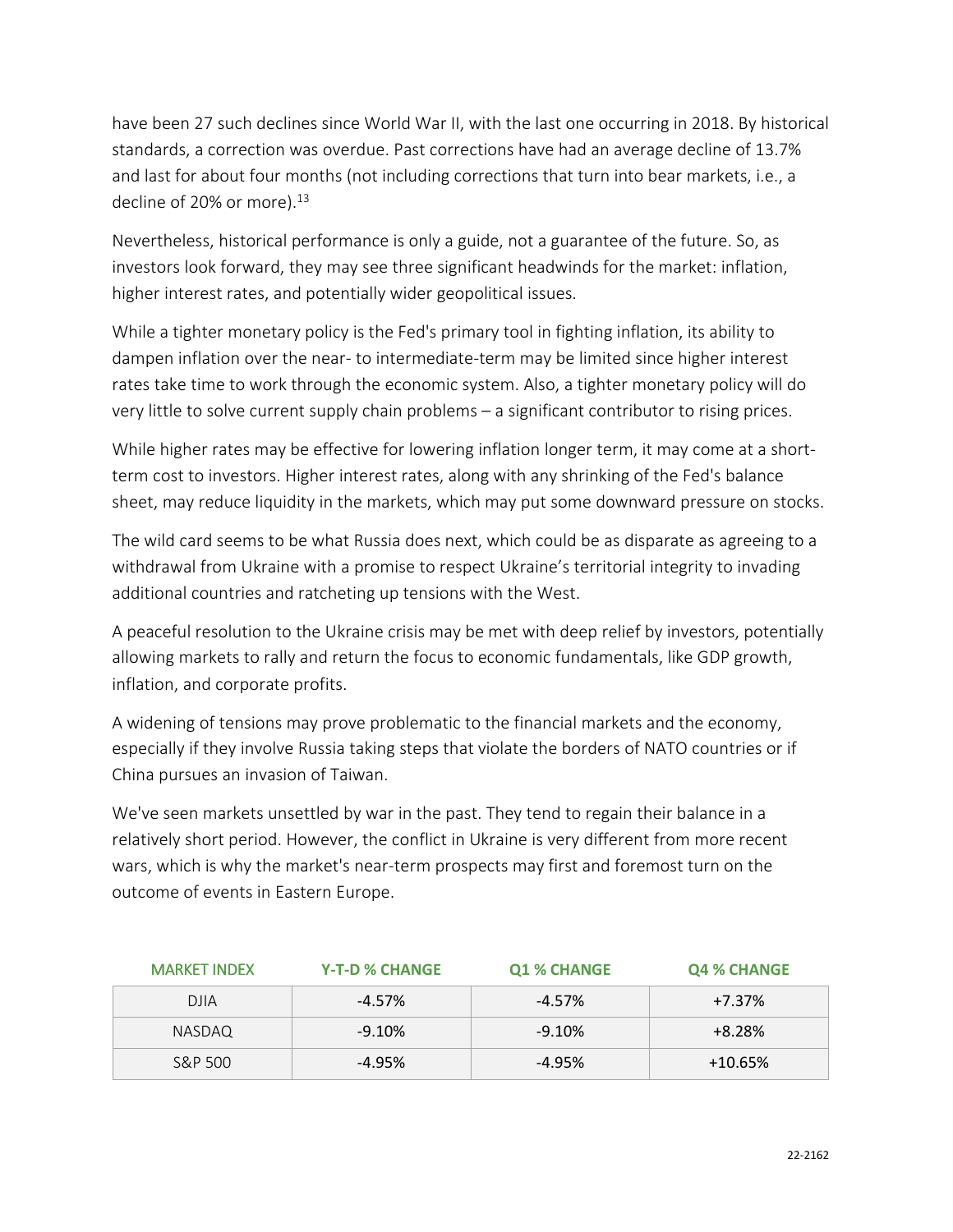| <b>BOND YIELD</b>     | <b>3/31 RATE</b> | 1 MO AGO | 1 YR AGO |
|-----------------------|------------------|----------|----------|
| <b>10 YR TREASURY</b> | 2.33%            | 1.84%    | 1.75%    |

Sources: Wall Street Journal, March 31, 2022, Treasury.gov (Bond Yield)

The market indexes discussed are unmanaged and generally considered representative of their respective markets. Individuals cannot directly invest in unmanaged indexes. Past performance does not guarantee future results. U.S. Treasury Notes are guaranteed by the federal government as to the timely payment of principal and interest. However, if you sell a Treasury Note prior to maturity, it may be worth more or less than the original price paid.

### QUOTE OF THE QUARTER



*"A learning experience is one of those things that say, 'You know that thing you just did? Don't do that.'"* 

*DOUGLAS ADAMS*

Frank DeMaio may be reached at 603-641-1010 or fdemaio@jtdfinancial.com www.jtdfinancial.com

#### Know someone who could use information like this?

Please feel free to send us their contact information via phone or email. (Don't worry – we'll request their permission before adding them to our mailing list.)